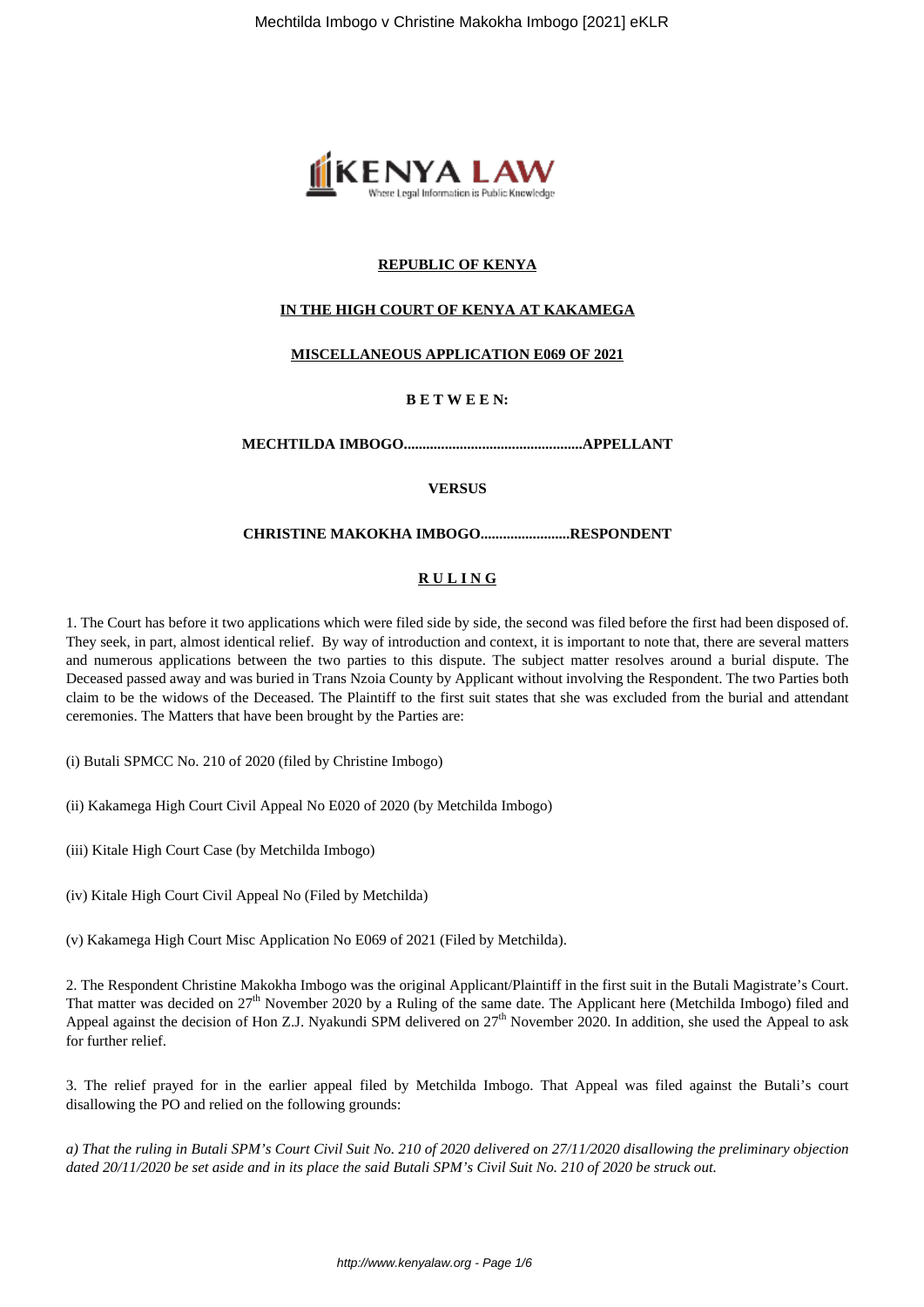*b) The Respondent be condemned to pay the appellant Costs of this appeal and costs of in the Butali SPM's Court Civil Suit No. 210 of 2020.*"

4. The Judgment in the Appeal was delivered on 25<sup>th</sup> May 2021. The Applicant was not successful. Although this file is related to an ongoing dispute before the Court, it was filed under a certificate of urgency dated  $8<sup>th</sup>$  June 2021 and given a new file number and that file was opened to register this Application.

5. The Application is by a notice of motion brought under *Sections 1A, 1B, 3A* and *Sections 17 and 18 and 63(e)* of the *Civil Procedure Act*, *Order 51* of the *Civil Procedure Rules* and *Article 165 of the Constitution.* The Application is seeking orders that:

"*1. This Honourable Court be pleased to certify the application urgent and service of the application herein be dispensed with*

*2. This Honourable court be pleased to call for the file number Bitalli No. SPMCC No. 210 of 2020 between Christing Makokha Imbogo -Vs- Methcilda Imbogo for the purporses of making appropriate orders/directions.*

*3. This Honourable court be pleased to transfer Butali SPMCC No. 210 of 2020 to Kitale Chief Magistrates Court or a court of similar jurisdiction within the jurisdiction of the place of burial of the Deceased for hearing and determination.*

*4. In the meantime there be a temporary order of stay barring Hon. Z.J. Nyakundi from proceeding with the hearing and determination of Butali SPMCC No.210 of 2020 pending the hearing interparties and thereafter pending the hearing and determination of the application herein.*

*5. Any other order the court shall deem fit.*

*6. Costs be provide for*."

6. The Application is based on the grounds that appear on its face and is supported by the Affidavit of the Applicant Metchilda Imbogo sworn on  $8<sup>th</sup>$  June 2012. The grounds are that:

"*i. The Applicant has challenged the Jurisdiction and manner in which the suit has been handled.*

*ii. The suit relates to exhumation of a body buried in Trans-Nzioa County.*

*iii. The orders that the court shall make are likely to impact on a pending probate matter number 24 of 2021 regarding the will of the deceased.*

*iv. The Court has bested itself with Jurisdiction and has refused to recuse itself from hearing the matter.*

*v. It is in the interest of justice that the matter be transferred to this court.".*

7. The salient facts garnered from the Supporting Affidavit are the Deceased passed away on  $12<sup>th</sup>$  November 2020. It is said that prior to his death he made a will which stated that he be buried at Lukesi Machewa Location Saboti Division Trans-Nzoia county. Also that in the Butali suit the Applicant was represented by a different law firm. R. E. Nyamu, who filed a defence and a preliminary objection. Also that the Court (in Butali) did dismiss the P.O. which prompted an appeal to the High Court.

8. It is then alleged that "*the High Court Judge while dismissing the appeal remarked that I still had a leeway of filing an Application to transfer the suit to the relevant court."*. The deponent then goes on to justify the need for urgency by saying the Plaintiff's Advocates had issued short notice for a hearing on  $7<sup>th</sup>$  June 2021 (in other words the day before). She says a new date was taken for  $5<sup>th</sup>$  July which was then changed to  $14<sup>th</sup>$  June 2021.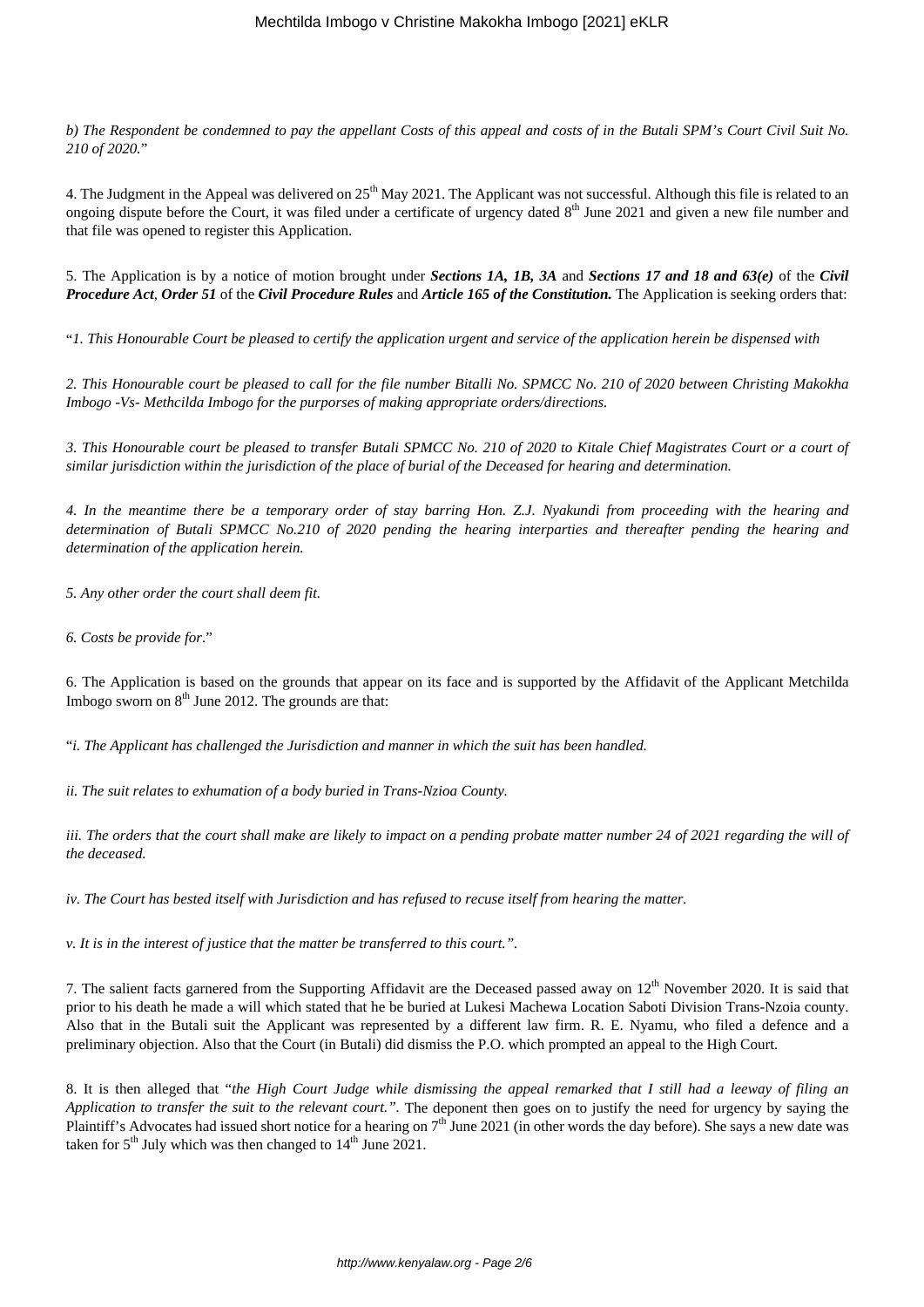9. When the matter first came before the Court as currently comprised, an ex parte order for a stay was not granted but direction were given for a quick hearing. It should be stated that there is no independent verification of the hearing date for  $7<sup>th</sup>$  June 2021.

10. The Respondent (Christine Imbogo) appointed the same Advocates (Boniface Masende & Co Advocates. The Respondent filed grounds of opposition on  $30<sup>th</sup>$  June 2021 and written submissions on the same day. It is clear she is saying this application is a duplication and therefore an abuse of process and forum shopping. The Grounds relied upon on:

"*1. THAT the application lacks merit, is frivolous bexation and amounts to an appeal against the judgment of this court delivered on 25th May, 2021 in Kakamega High Court Civil Appeal No. E020 of 2020 between Metchilda Imbogo vs Christine Makokha Imbogo who are the same parties to this litigation.*

*2. That the application is an abuse of the process of court intended to scuttle the just, efficient and expeditious determination of Butal Civil Case No. 210 of 2020 between Christine Makokha Imbogo vs Metchilda Imbogo which is a burial dispute concerning the deceased husband of the Respondent.*

*3. THAT the Applicant is engaging in forum shopping which should not be entertained by this court.*

*4. THAT on 14th June. 2021 the parties in this litigation appeared before the Honourable trial court at Butali Law Courts and by consent they fixed Butali CMCC NO. 210 of 2020 for hearing on 15th and 19th July 2021 both dates inclusive and the said hearing dates were proposeod by counsel for the Applicant herein. The trial court and the Respondent were never informed of these proceedings at the time of fixing the hearing dates.*

*5. THAT the Applicant has not demonstrated that she stands to suffer any substantial loss or prejudice if the proceedings before the trial court are allowed to proceed to their logical conclusion.*

*6. THAT the Honourable Court sitting at the Butali law Courts has the requisite territorial jurisdiction to hear and determine the dispute as the first instance court.* 

*7. THAT the is absolutely no justification in law in having the trial transferred to Kitale Law Courts.*

*8. THAT the question of jurisdiction of the trial court is Res Judicate.*

*Based on the above grounds the Respondent prays that the Notice of Motion dated 3rd June, 2021 be dismissed with costs to be borne by the Applicant and her Advocates on record jointly and severally.*"

11. It is interesting to note that the Grounds of Opposition directly contradict what is said by Metchilda Imbogo in her affidavit (on oath) in regard to the hearing dates being taken unilaterally and then being changed by the Advocates.

12. Having not succeeded in obtaining a stay from the High Court in June, on 6<sup>th</sup> July 2021 Mr Wanyonyi "*on behalf of Metchilda*" filed on Application in the Butali SPM's Court, also for a stay. From the Certificate of Urgency it is clear that the Hearing date was fixed for  $15<sup>th</sup>$  July 2021. Making what was said by Metchilda in her affidavit untrue. In Butali it was said there should be a stay pending the High Court decision. That is an interesting approach given that the High Court itself had not granted the stay of the Butali proceedings. There was no ex parte stay forthcoming in Butali either.

13. On 9<sup>th</sup> July 2021 Mr Wanyonyi on behalf of Metchilda filed yet another application under yet another certificate of urgency. In that Application the prayer is for a stay pending the disposal of the Application for a transfer. It is noteworthy that at that time, the Application for transfer had been listed for hearing on a taken taken by Mr Wanyonyi  $(1<sup>st</sup>$  July 2021). In his certificate of urgency, Mr Wanyonyi's reason for urgency is that "the lower cour has refused to stay proceedings in Butali SPMCC NO. 210 of 2020 which is fixed for hearing on  $15<sup>th</sup>$  July 2021 when hearing of the main suit is due.

14. The Application of 9<sup>th</sup> July 2021 was brought by notice of motion under Section 1A, 1B, 3, 6, 18 and 63(e) of the Civil Procedure Act and Orer 51 Rule 1 of the Civil Procedure Rules and all other enabling provisions of law. The Application seeks for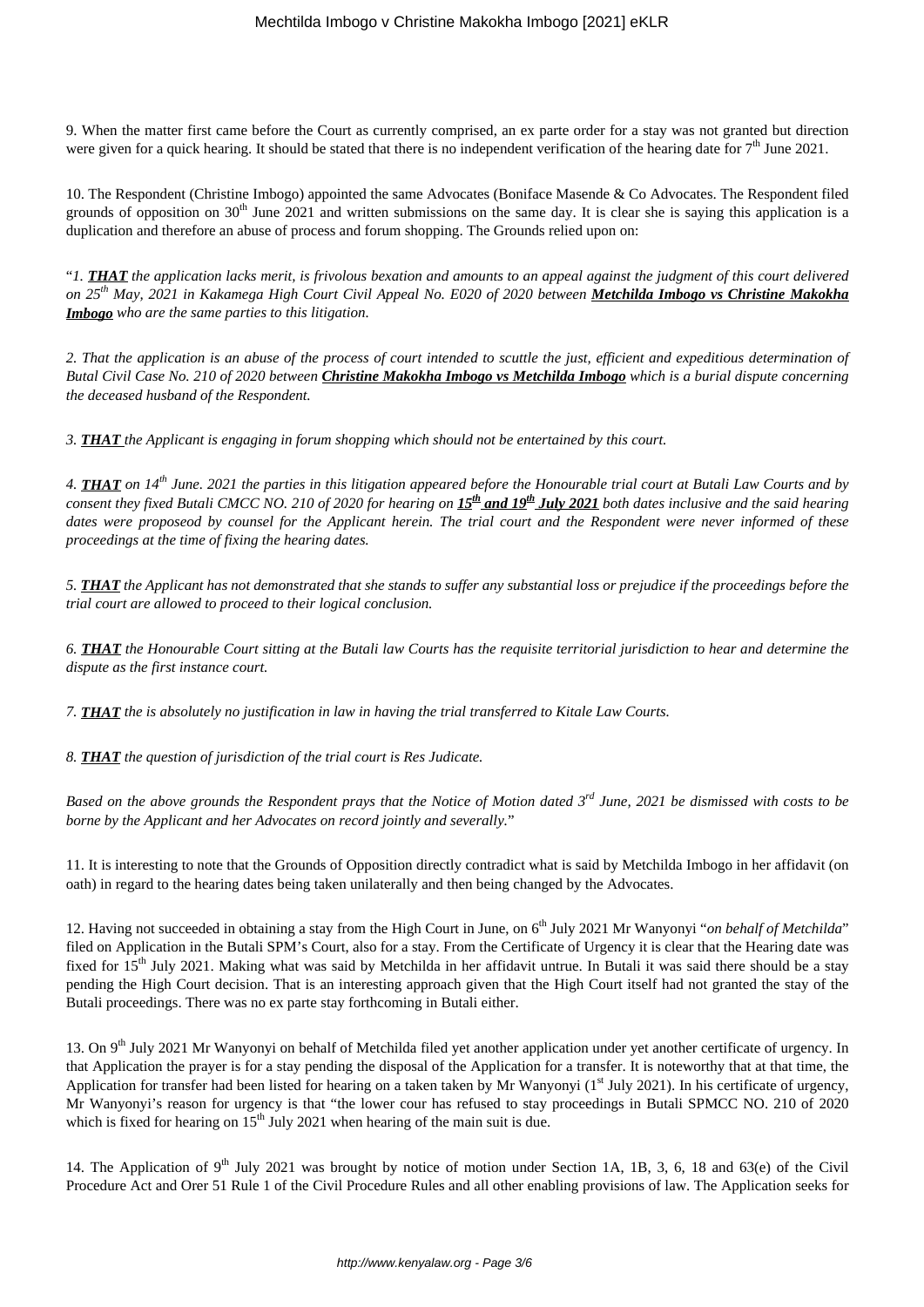orders that:

"*1. THIS Application be certified urgent and the same be heard forthwith ex parte*

*2. THAT pending hearing interparties and thereafter pending the determination of this application there be a stay of proceedings in Butali SPMCC No 210 of 2021*

*3. THAT proceedings in Butali SPMCC be stayed pending the hearing and determination of the application for transfer of suit.*

*4. THAT costs be in the course."*

15. The Application is supported by the Affidavit of Mitchilda Imbogo and relies on the following grounds:

"*1. That the applicant herein has filed an application to transfer Butalii SPMCC 210 of 2020* 

*2. That the Application is pending for hearing and determination*

*3. The court did direct that the application be made in the court of first instance.*

*4. The application was made but the court declined to make the orders other than directing that the application be heard on the same day the suit comes up for hearing.*

*5. The suit is likely to be concluded on the same day"*.

That application is supported by yet another affidavit sworn by Metchilda Imbogo. She says at paragraph 5 In her Supporting Affidavit that she is apprehensive that "the matter is likely to be concluded before the matter before this court is heard and determined.". She seeks a stay of the Butali proceedings. What Metchilda fails to disclose is that the issue of transfer has already been ruled upon by the High Court in Kakamega. That was a material fact and it was not disclosed within her ex parte application, which requires full and frank disclosure.

16. On  $17<sup>th</sup>$  July 2021, the Applicant rather than proceedings with the hearing of the application sought further directions. Immediately thereafter the Applicant, Metchilda filed the Second application seeking (yet again) a stay. The Certificate went before Court 1 and an interim stay was granted until  $27<sup>th</sup>$  July 2021. On  $27<sup>th</sup>$  July this Court extended the stay and gave a date for Ruling. Unfortunately, on that date the Judge was required to attend essential training before going on leave.

17. The Issues for determination are:

(a) Whether this Court has jurisdiction to re-hear a dispute which it has already substantively adjudicated upon; namely. Whether

- (i) Whether the SPMCC in Butali has jurisdiction
- (ii) Whether the Plaintiff be afforded access to justice in the Court where she has issued her suit.
- (iii) Whether there are any cogent grounds to stay proceedings
- (iv) Whether there are grounds for transfer.
- 18. The Applicable Law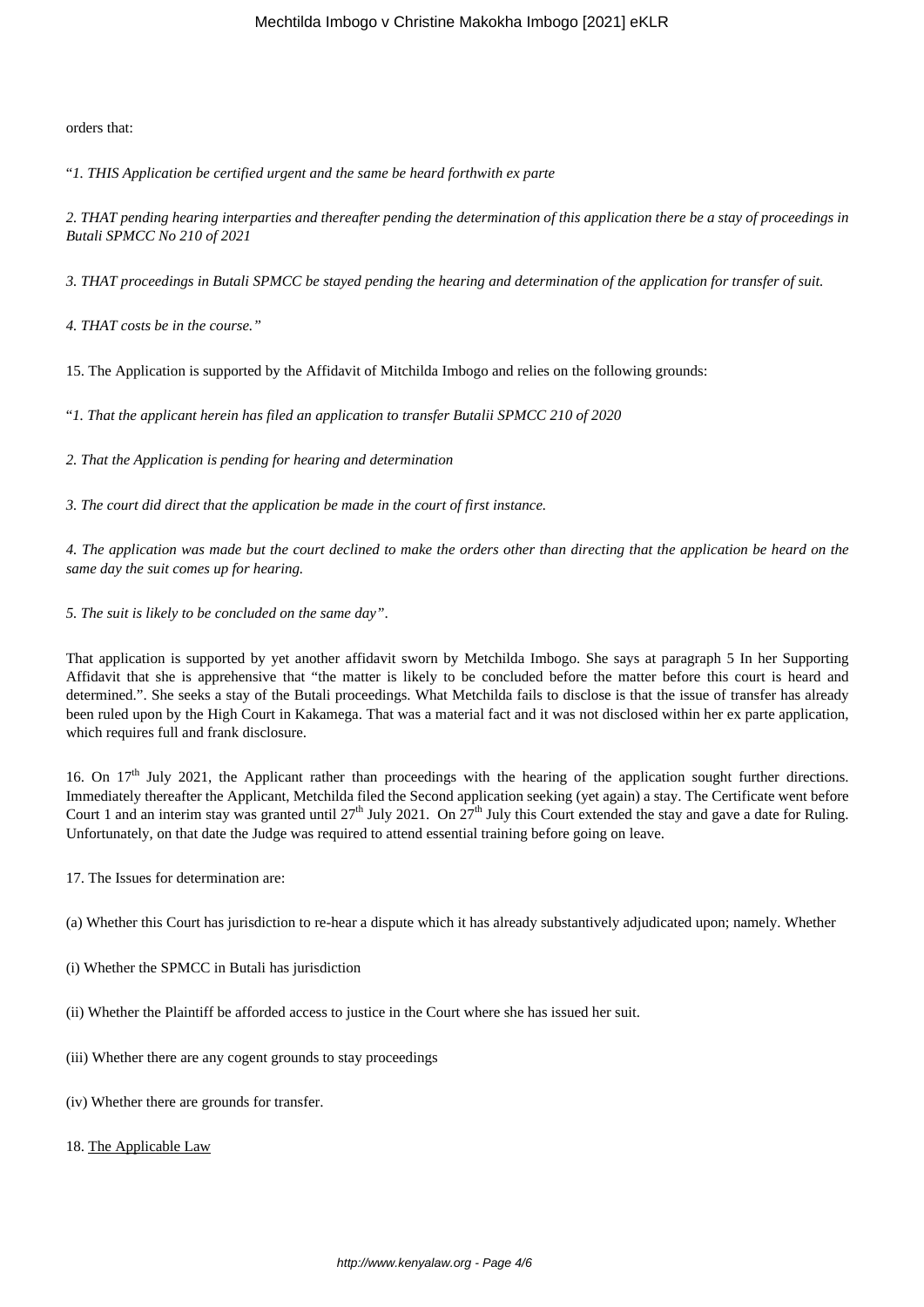(1) *Section 5* of the *Civil Procedure Act (Cap 21)* provides:

*Any court shall, subject to the provisions herein contained, have jurisdiction to try all suits of a civil nature excepting suits of which its cognizance is either expressly or impliedly barred.*

(2) *Section 6* of the same Act provides:

*No court shall proceed with the trial of any suit or proceeding in which the matter in issue is also directly and substantially in issue in a previously instituted suit or proceeding between the same parties, or between parties under whom they or any of them claim, litigating under the sa me title, where such suit or proceeding is pending in the same or any other court having jurisdiction in Kenya to grant the relief claimed.*

(3) Further *Section 7* provides:

*No court shall try any suit or issue in which the matter directly and substantially in issue has been directly and substantially in issue in a former suit between the same parties, or between parties under whom they or any of them claim, litigating under the same title, in a court competent to try such subsequent suit or the suit in which such issue has been subsequently raised, and has been heard and finally decided by such court.*

19. The Parties' Advocates have filed very erudite written submissions which expand greatly on the topic. The Court has considered them carefully but in the interests of brevity they are not repeated here.

20. In relation to the Application dated 8<sup>th</sup> June 2021, prayers 2, 3 and 4 were dealt with in *High Court Civil Appeal No. E020 of 2020* and therefore are res judicata.

21. In relation to the Application dated  $9<sup>th</sup>$  July 2021 the prayer was for stay pending disposal of the earlier application. The interim order was made by Hon Mr Justice Musyoka in Court 1. It is now spent.

22. Given the large number of repetitive applications filed by the Applicant Metchilda it is clear that the way in which she conducts litigation is an abuse of the process. Making the same application before various courts in the home that somewhere she will succeed. In addition the Court notes with dispay that there has been failure to disclose material facts during ex parte applications. The result is that she does not come before the Court with clean hands.

23. In the circumstances both Applications are dismissed with costs.

## **Order accordingly,**

#### **FARAH S. AMIN**

#### **JUDGE**

# **DELIVERED, DATED AND SIGNED THIS THE 15TH DAY OF DECEMBER 2021 IN KAKAMEGA ON-LINE AFTER NOTICES WERE SERVED**

#### **In the Presence of:**

Court Assistant: Clement Okoit

Mr Wanyonyi for Applicant